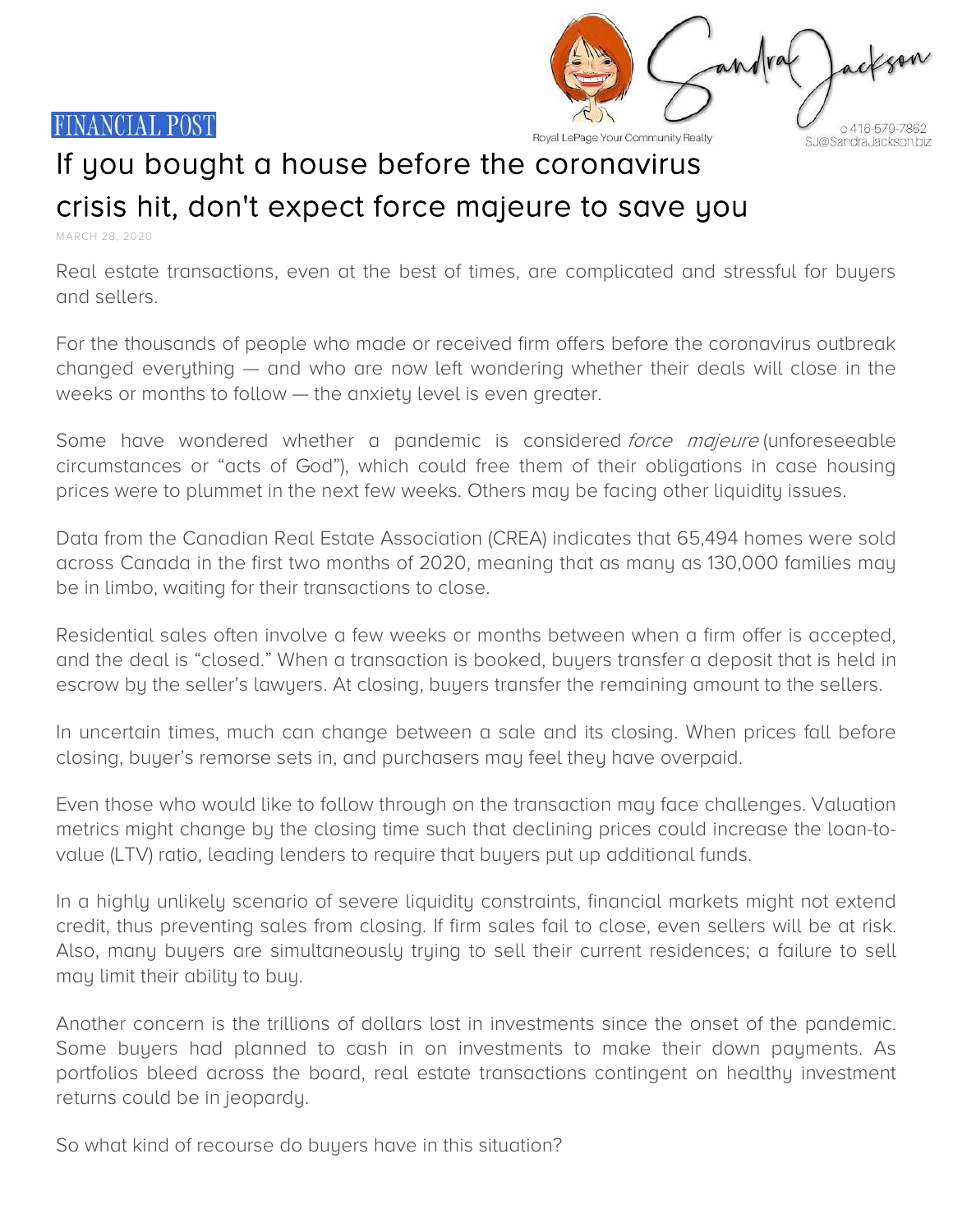We consulted lawyers specializing in real estate transactions and contract law and the unanimous advice we received was that in at least Ontario, B.C. and Quebec, standard residential real estate transactions do not include *force majeure* provisions.

Hence, in Ontario, buyers and sellers are bound by their obligations under the Ontario Real Estate Association's (OREA) Agreement of Purchase and Sale.

Mark Weisleder, a partner with the law firm Real Estate Lawyers.ca LLP, told clients in a note that the "only way a deal cannot close is if the government registration system closes down or lenders cannot fund loans, which is not the case right now."

Real estate businesses have been deemed an essential service in Ontario. Thus, real estate brokerages and law firms are allowed to function but with new guidelines to observe social distancing. At the same time, financial institutions are working and extending mortgage credit.

While buyers' remorse is real, it is no ground to back out of the deal, warned Weisleder. During and after the Great Recession in 2008-09 and when the foreign homebuyers' tax was imposed first in British Columbia in 2016 and later in Ontario in 2017, many buyers tried to avoid closings after housing prices declined.

Courts, though, have found in favour of sellers in cases where buyers reneged on a signed deal. An Ontario couple who reneged on a firm offer to buy was ordered by the court to pay \$470,000 to make up for the difference in the price they agreed to pay and the subsequent sale price paid by a different buyer.

Rosa Lupo, a partner with the law firm Gowling WLG (Canada) LLP, advises that whereas *force* majeure is not covered in OREA's Agreement of Purchase and Sale, parties can include additional clauses in Schedule A of the Agreement. However, such terms must be entered at the execution of the agreement and not after the fact.

In some circumstances, parties may invoke frustration of contract when unforeseen circumstances make it impossible to perform their obligations under a contract. However, the bar to prove the frustration of contract is very high.

If a deal hits a snag, the best way forward is to work it out collegially, advises Andrea Sanche, a partner at the law firm Ricketts Harris LLP. Instead of trying to nullify a contract, the parties could agree to a postponement until such time that the transaction can be completed. It is up to the parties to demonstrate that they have made reasonable, good faith efforts to fulfill their obligations, advises Sanche.

Given the current pandemic and recent uptick in flooding and severe weather, which can cause severe damage to homes, it might be time to review standard buyer and seller agreements, which are province-specific.